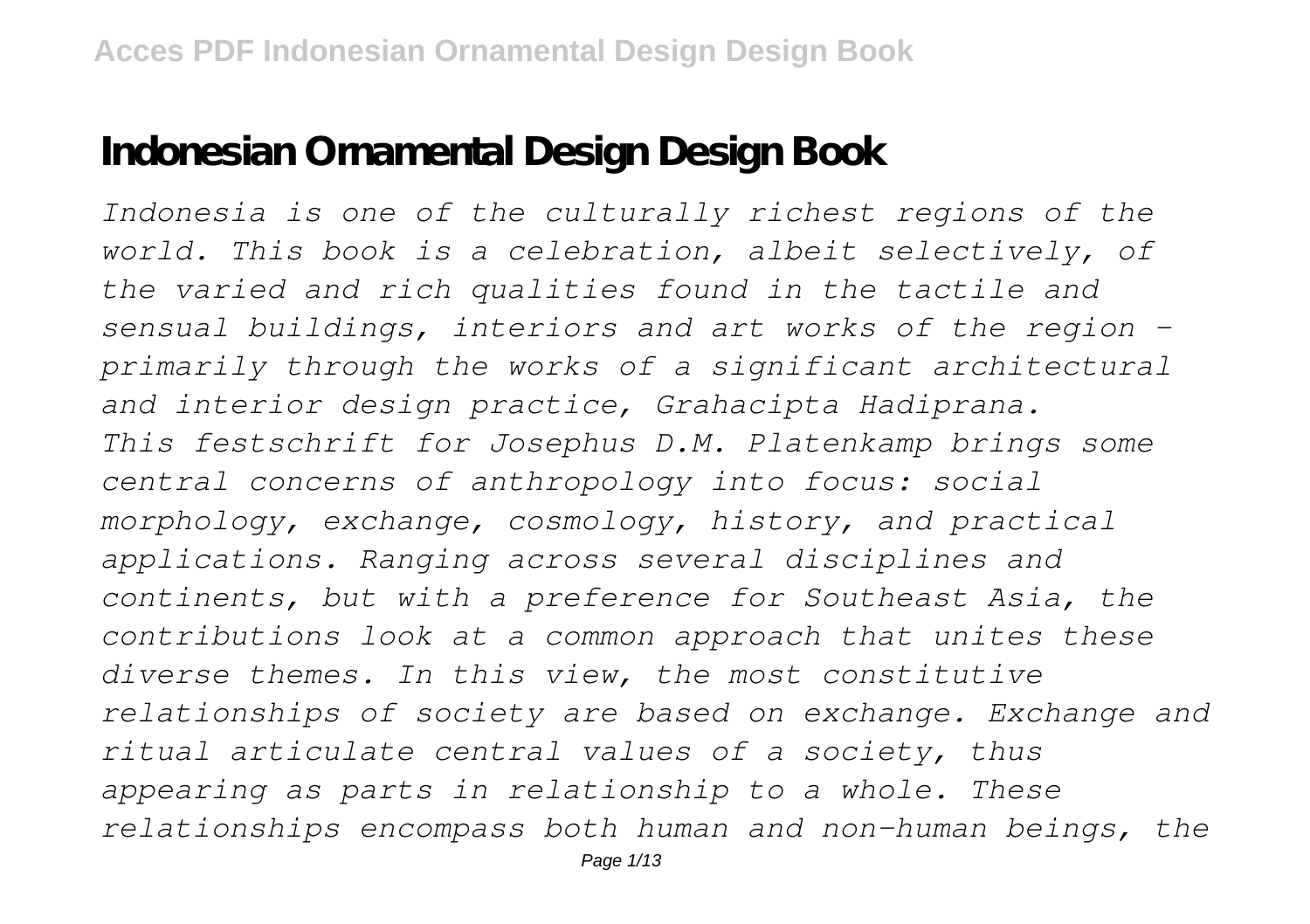*social and the cosmological domain. Thus, the study of these subject issues merges into a single project. (Series: ?Anthropology: Research and Science / Ethnologie: Forschung und Wissenschaft, Vol. 27) [Subject: Anthropology]Ã?Â?Ã?Â? AECon 2020*

*American Book Publishing Record*

*Proceedings of the International Congress on*

*Interdisciplinary Behaviour and Social Sciences 2013*

*Africa and Indonesia : the Evidence of the Xylophone and*

*Other Musical and Cultural Factors*

*Indonesian Ornamental Design*

*Collectors and Collections of Indonesian Artefacts*

This book assesses the continuity and significance of Hindu-Buddhist design motifs in Islamic mosques in Java. The volume investigates four pre-Islamic motifs in Javanese mosque ornamentation from the 15th century to the present day: prehistoric tumpals, Hindu-Buddhist kala-makaras, lotus buds, and scrolls.

Presenting for the first time over 150 artefacts from the author's private collection, this book offers a rare glimpse into an area of art history and prehistory which has hitherto been insufficiently explored and underappreciated.

Bali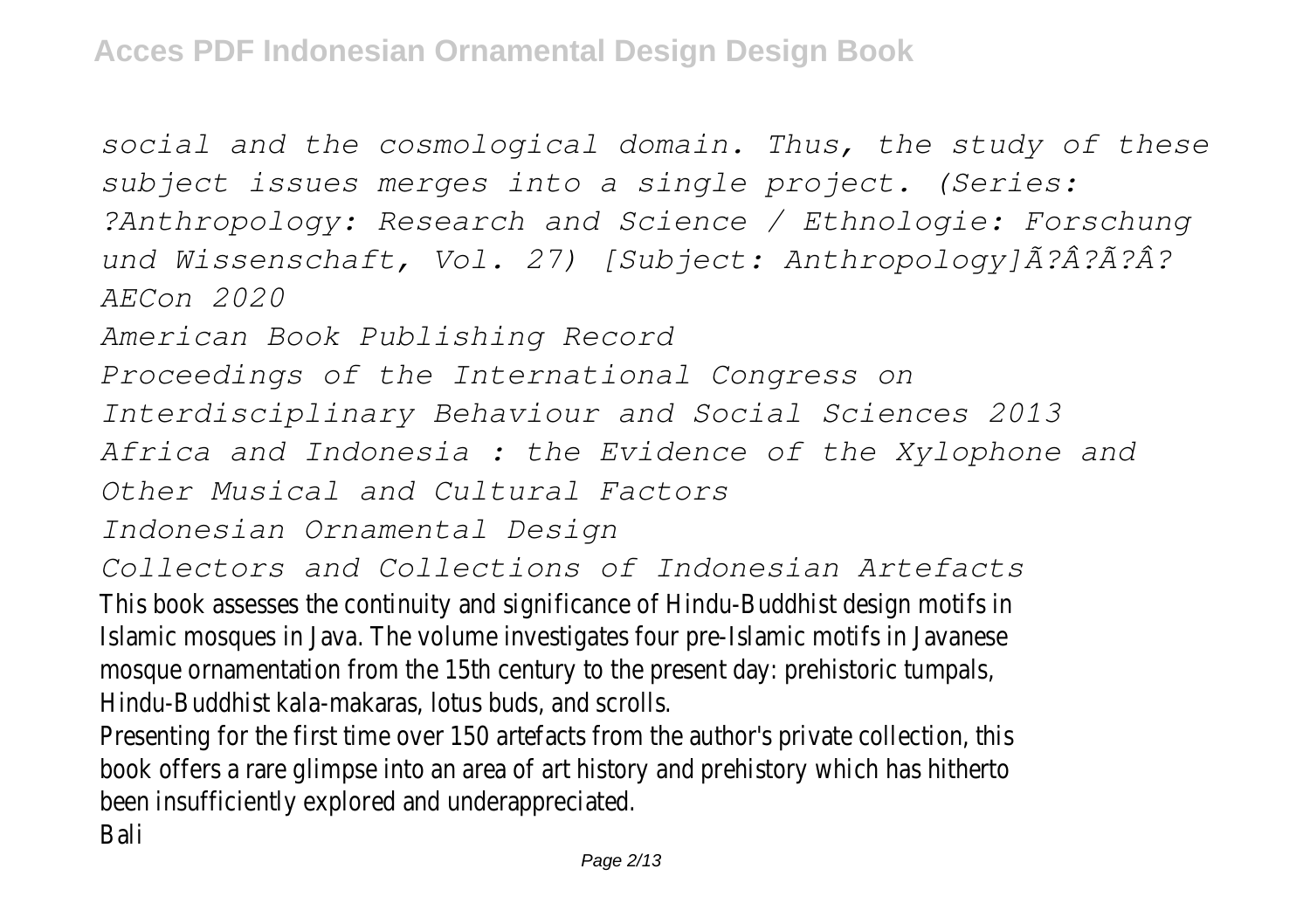Symmetry in Chaos

Annual Bibliography of Indian Archaeology for the Year A Decade of Selected Social Science Publications in the English Language, 1990-2000 The Continuity of Pre-Islamic Motifs in Javanese Mosque Ornamentation, Indonesia *The 6th Asia Pasific Education and Science Conference (AECON ) 2020 was conducted on 19-20 December 2020, at Universitas Muhammadiyah Purwokerto, Purwokerto, Indonesia. The Theme of AECON 2020 is Empowering Human Development Through Science and Education. The goals of AECON 2020 is to establish a paradigm that emphasizes on the development of integrated education and science though the integration of different life skills in order to improve the quality of human development in education and science around Asia Pacific nations, particularly Indonesia. Symmetry suggests order and regularity whilst chaos suggests disorder and randomness. 'Symmetry in Chaos' is an exploration of how combining seemingly contradictory principles can lead to the construction of striking and beautiful images. This book is an engaging look at the interplay of art and mathematics. CONVASH 2019*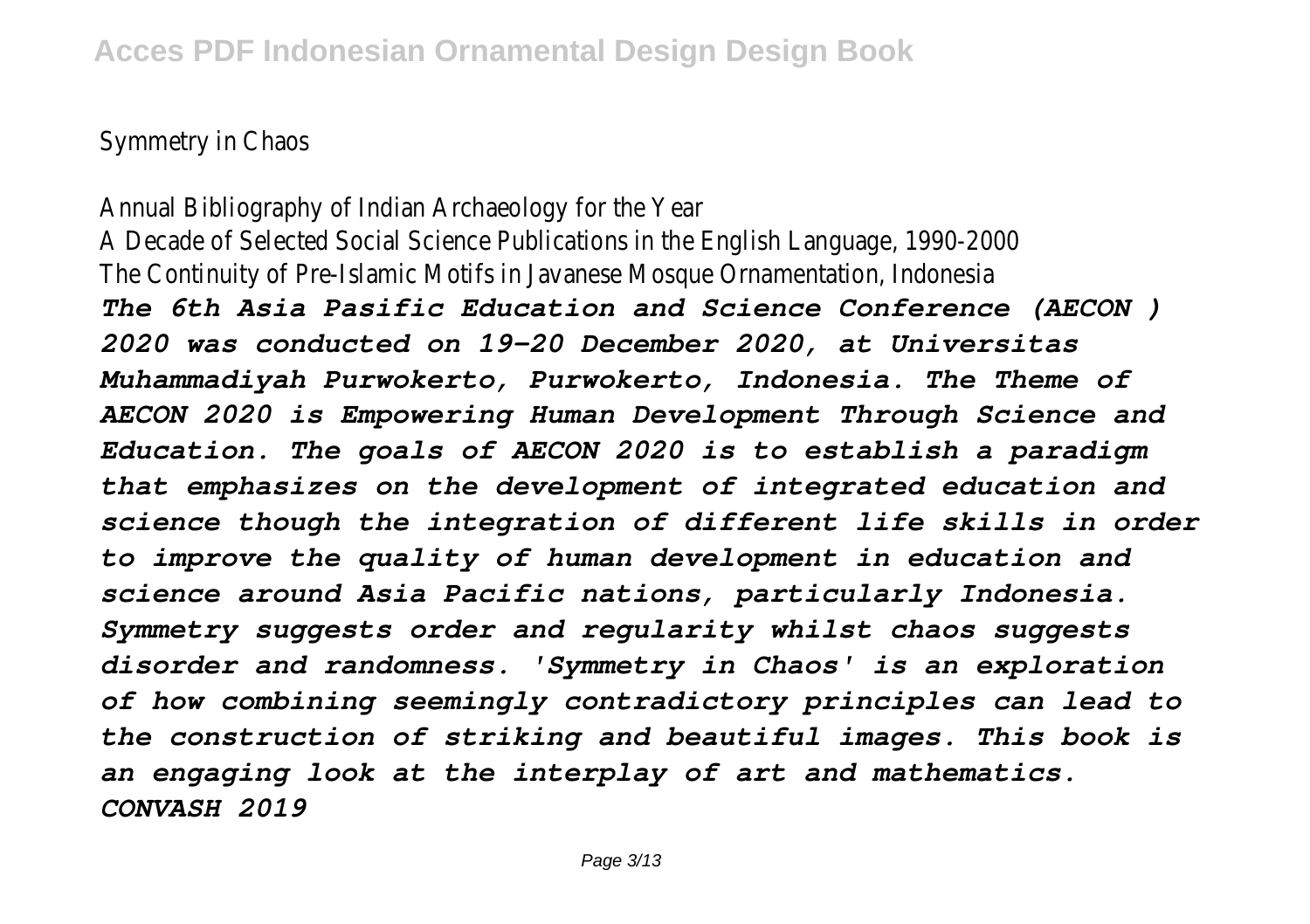## *Treasure Hunting?*

*An Investigation of Balinese Costumes and Textiles and the Cultural Factors Affecting the Dress*

*Indonesische siermotieven. ragam-ragam perhiasan indonesia.*

*indonesian ornamental design*

*Patterned Splendour*

## *Martavans in Indonesia*

*The 1st Conference of Visual Art, Design, and Social Humanities (CONVASH) 2019 is a seminar in the fields of art, design and humanities held on November 2, 2019 by the Faculty of Fine Arts and Design (FSRD), Universitas Sebelas Maret in Surakarta, Indonesia. Since its establishment as a Faculty 5 years ago, The Faculty of Fine Arts and Designs has conducted 4 international conferences. The 1st CONVASH 2019 is our international conference new brand and we have a commitment to hold CONVASH annually. Conference of Visual Art, Design, and Social Humanities (CONVASH) 2019 is a tangible manifestation of FSRD's efforts to contribute to science and improve publication quality on the international level. This event is expected to bring about collaboration, scientific transfer, and publications that can contribute to the scientific fields of arts, design and humanities. The conference aims to*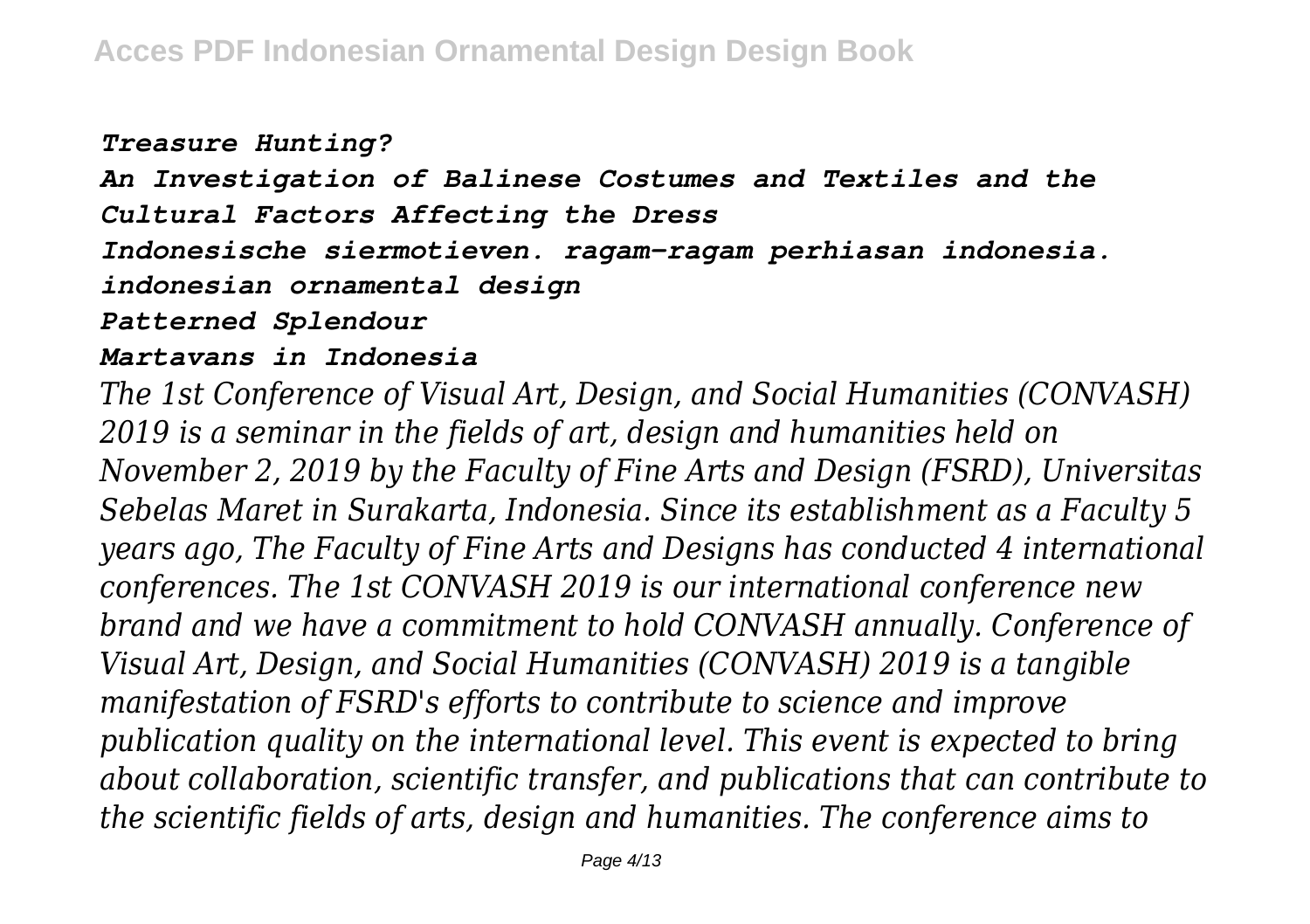*facilitate research presentations and knowledge exchange in art, design, technology, and social humanities, as well as create academic networks among students, lecturers and researchers in the related fields. Further, this conference will bring opportunities to learn together to develop quality research in various fields, expand the collaboration networks among universities and industries, and become a forum to disseminate research and knowledge to a wider audience. The committee received more than 130 papers from the participants and based on the results of the reviews, only 96 papers were declared qualified to be presented at the seminar and subsequently published in the proceedings of CONVASH-2019 Finally, the committee congratulates and expresses gratitude to the selected participants for the participation and paper publication in the proceeding of CONVASH-2019. The committee would also like to thank all parties who have supported and actively participated for the success of this event. Hopefully this Proceeding can be used as a reference for technological development and learning improvement in the fields of education, social, arts, and humanities Today's convergent media environment offers unprecedented opportunities for sourcing and disseminating previously obscure popular culture material from Japan. However, this presents concerns regarding copyright, ratings and* Page 5/13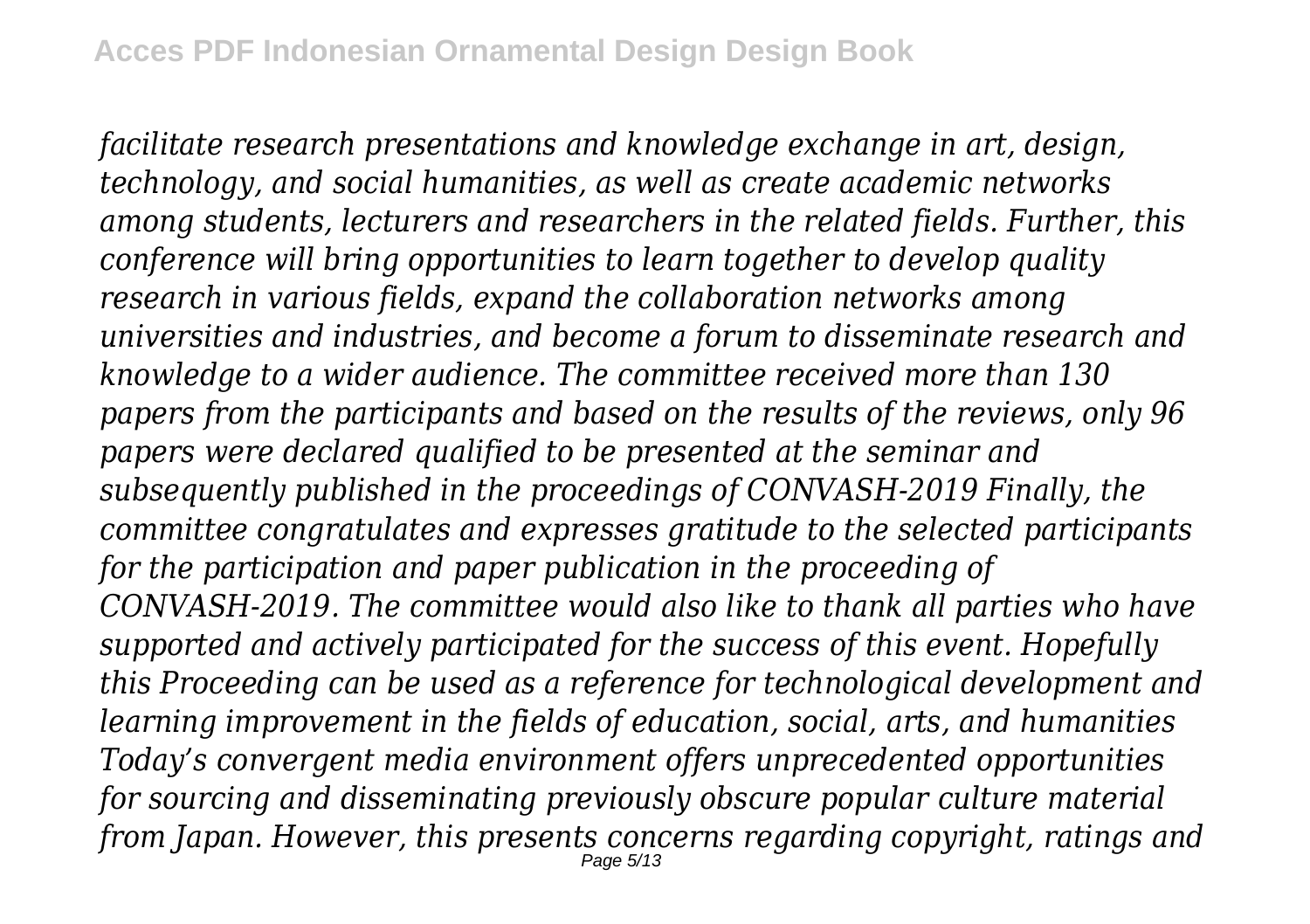*exposure to potentially illegal content which are serious problems for those teaching and researching about Japan. Despite young people's enthusiasm for Japanese popular culture, these concerns spark debate about whether it can be judged harmful for youth audiences and could therefore herald the end of 'cool Japan'. This collection brings together Japan specialists in order to identify key challenges in using Japanese popular culture materials in research and teaching. It addresses issues such as the availability of unofficially translated and distributed Japanese material; the emphasis on adult-themes, violence, sexual scenes and under-age characters; and the discrepancies in legislation and ratings systems across the world. Considering how these issues affect researchers, teachers, students and fans in the US, Canada, Australia, China, Japan and elsewhere in Asia, the contributors discuss the different ways in which academic and fan practices are challenged by local regulations. Illustrating from personal experience the sometimes fraught nature of teaching about 'cool Japan', they suggest ways in which Japanese Studies as a discipline needs to develop clearer guidelines for teaching and research, especially for new scholars entering the field. As the first collection to identify some of the real problems faced by teachers and researchers of Japanese popular culture as well as the students over whom*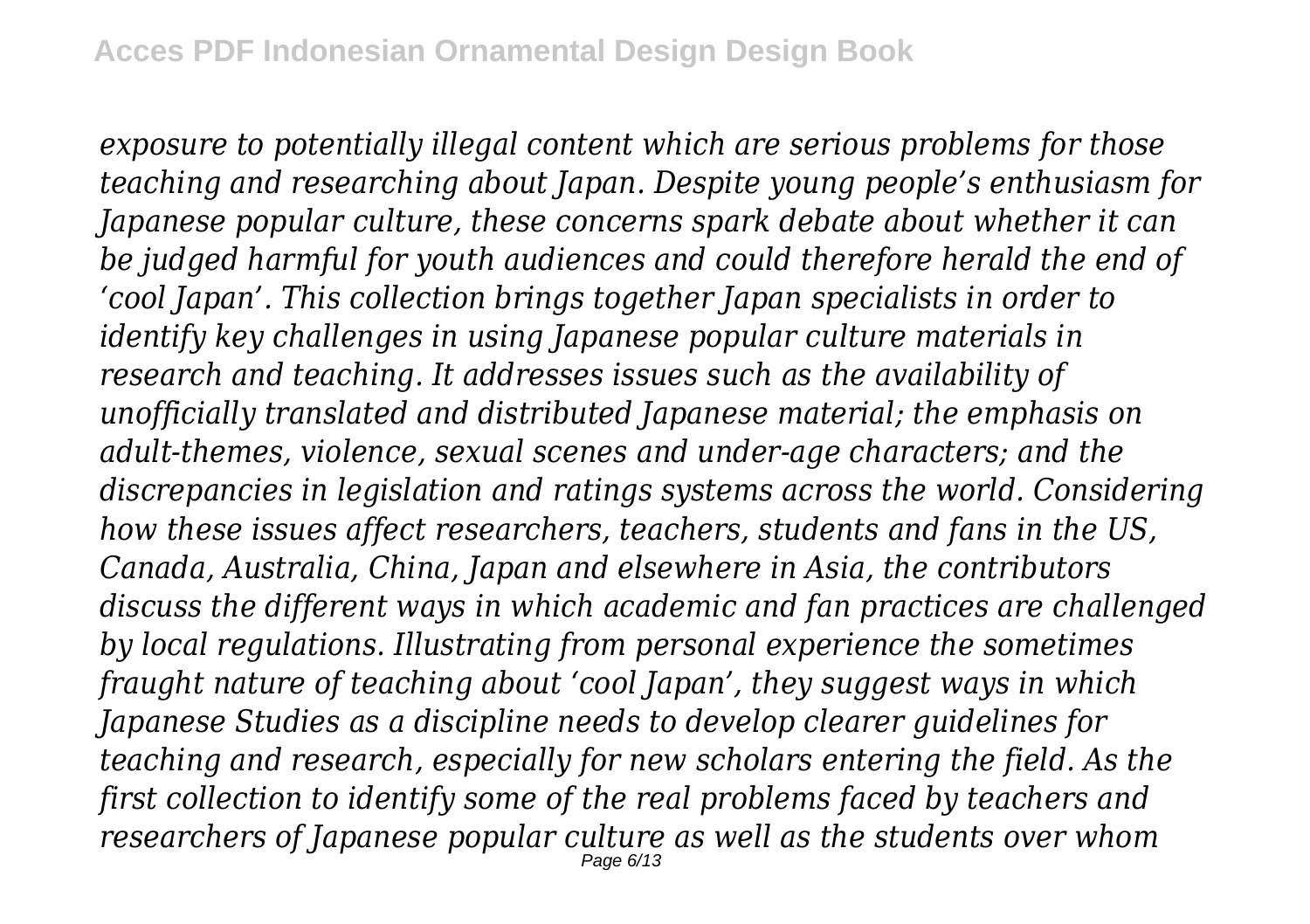*they have a duty of care, this book will be of great interest to students and scholars of Japanese Studies and Cultural Studies.*

*Architecture, Interior Design, Art*

*A Search for Pattern in Mathematics, Art, and Nature, Second Edition Essays on Social Morphology, Cosmology, and Exchange in Honour of J.D.M. Platenkamp*

*Indonesische siermotieven. Ragam-ragam perhiasan Indonesia. Indonesian ornamental design. [By A.N.J.T. à T. van der Hoop. Translated into Malay by K. Siagian and into English by E. Erle Power. With illustrations.].*

*Textiles of Indonesia*

*A Source Book with 1000 Illustrations*

TheBibliography of Southeast Asia: A Decade of Selected Social Science Publications in the English Language 1990 - 2000 comprises 6,521 entries of published works. The selection broadly represents the documentation of the political, economic, and social and cultural processes of one of the most interesting eras of the previous millennium.

There exist numerous free-standing figurative sculptures produced in Java between the eighth and fifteenth centuries whose dress display detailed textile patterns. This surviving body of sculpture, carved in stone and cast in metal, Page 7/13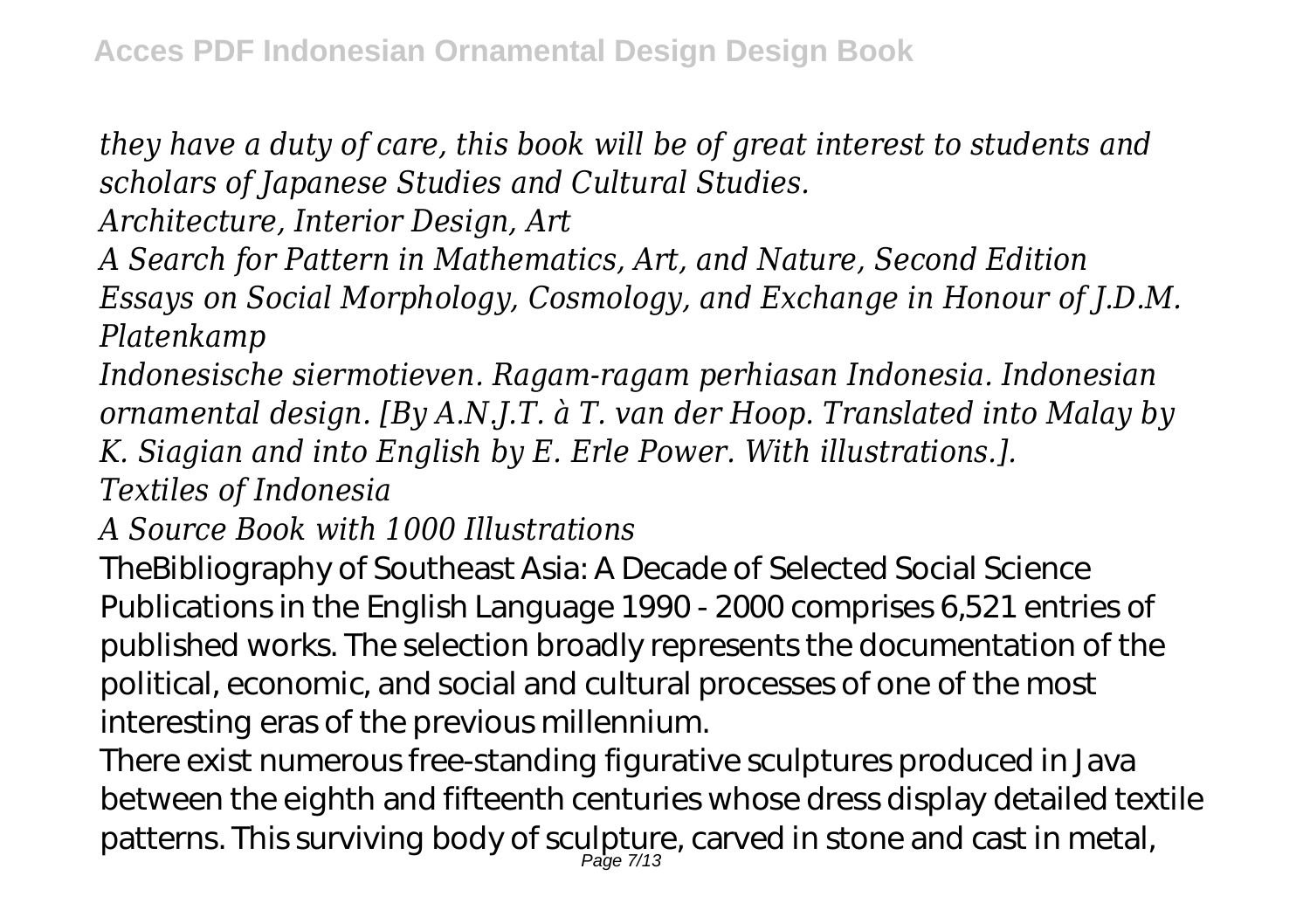varying in both size and condition, remains in archaeological sites and museums in Indonesia and worldwide. The equatorial climate of Java has precluded any textiles from this period surviving. Therefore this book argues the textiles represented on these sculptures offer a unique insight into the patterned splendour of the textiles in circulation during this period. This volume contributes to our knowledge of the textiles in circulation at that time by including the first comprehensive record of this body of sculpture, together with the textile patterns classified into a typology of styles within each chapter. Bibliography of Southeast Asia

Proceedings of the 1st Conference of Visual Art, Design, and Social Humanities by Faculty of Art and Design, CONVASH 2019, 2 November 2019, Surakarta, Central Java, Indonesia

The Traditional Malay Handicraft Design

The End of Cool Japan

Ethical, Legal, and Cultural Challenges to Japanese Popular Culture

Indian Puppets

The human aspect plays an important role in the social sciences. The behaviour of people has become a vital area of focus in the social sciences as well. Recent Trends in Page 8/13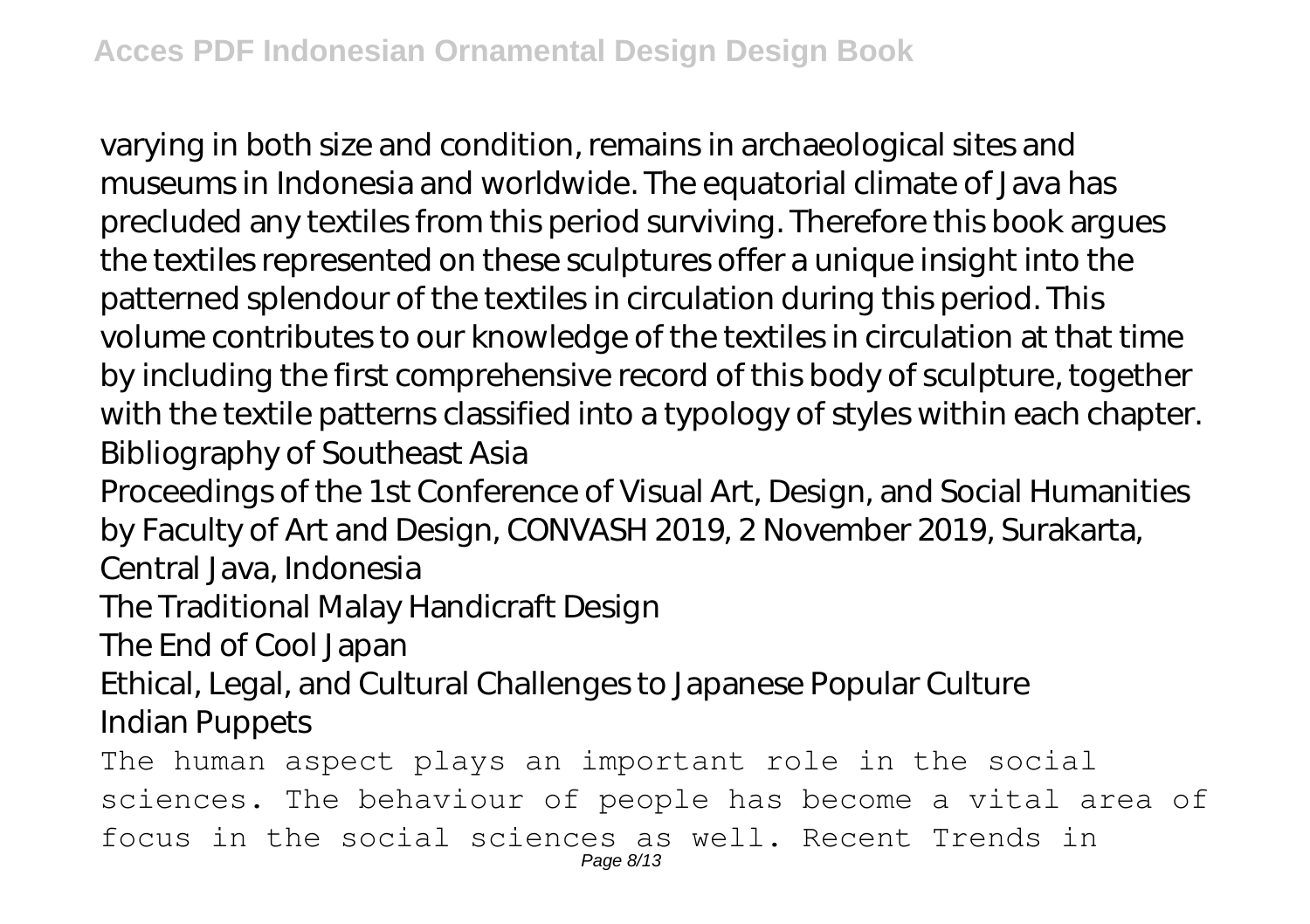Social and Behaviour Sciences contains papers that were originally presented at the International Congress on Interdisciplinary Behavior and Social Sciences, held 4-5 November 201

Indonesian Ornamental DesignKnickerbocker PressIndonesische SiermotivenIndonesian ornamental designIndonesian ornamental designIndonesian Ornamental DesignIndonesian ornamental designIndonesische siermotieven. Ragam-ragam perhiasan Indonesia. Indonesian ornamental design. [By A.N.J.T. à T. van der Hoop. Translated into Malay by K. Siagian and into English by E. Erle Power. With illustrations.].Ornamental DesignA Source Book with 1000 IllustrationsPenguin PutnamAfrica and Indonesia : the Evidence of the Xylophone and Other Musical and Cultural FactorsBrill ArchiveSymmetry in ChaosA Search for Pattern in Mathematics, Art, and Nature, Second EditionSIAM Subject Catalogue of Printed Books in European Languages, 1951-1961: A

Textiles Presented on Javanese Metal and Stone Sculptures; Page 9/13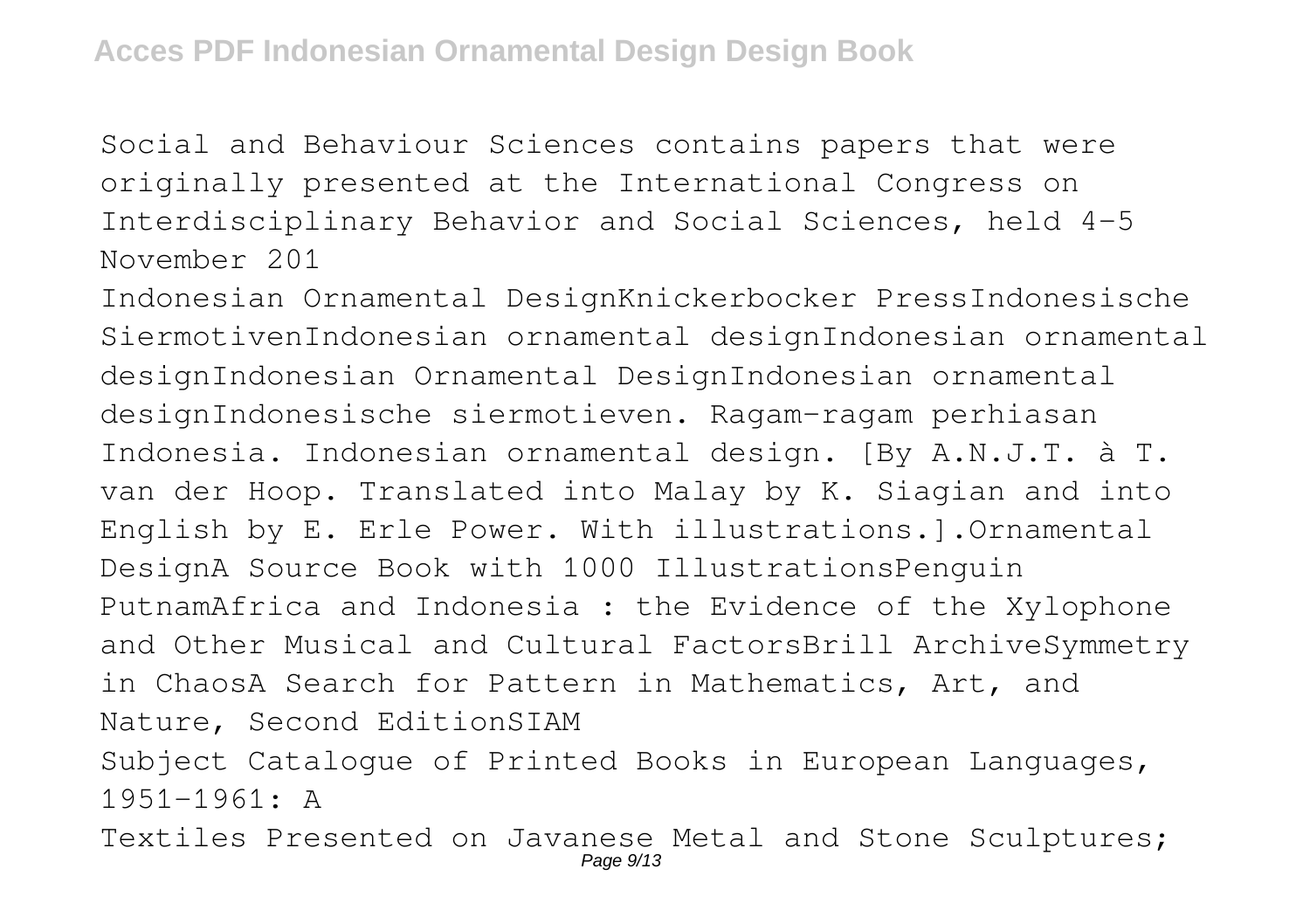## Eighth to Fifteenth Century General Catalogue of Printed Books Library Catalog of the Metropolitan Museum of Art, New York The Art of the Lesser Sundas Library Catalog

Puppetry Originated In India And Travelled Across The Seven Seas To The Eastern And Western World As Vouched By Many Scholars. Puppets Dated Back To A Period Well Before Bharata S Natya Shastra And Have Continued Unabated Throughout The Centuries In Almost All Indian States. Puppetry Is One Enduring Form, Which Has Entertained Masses And Educated People. The Famous Puppeteers Of Rajasthan Are Really Acrobats, Who Only Put On Puppet Shows When They Move Out Of Villages. These And A Thousand Other Scintillating Facts Come Out Of This Exciting Book For The Reader S Entertainment And Elucidation. Puppets Are By No Means For Only Children, -- As The Puppeteers Of Orissa Sing And Dance About The Romantic Love Of Radha And Krishna, And Keralan Puppets Narrate Kathakali Stories In The Same Make-Up And Costumes.The Book Aims At Giving A Connected Account Of The Indian Puppets: Their Variety, Their Multiple Functions, Their Craft, Their Animation And Their Connections With Other Related Arts In Five Separate Parts. The Book Also Contains For The First Time In Any Book On Puppetry -- Four Important Appendices: Museums In India Containing Puppets, Directory Of Indian Puppeteers, Global Page 10/13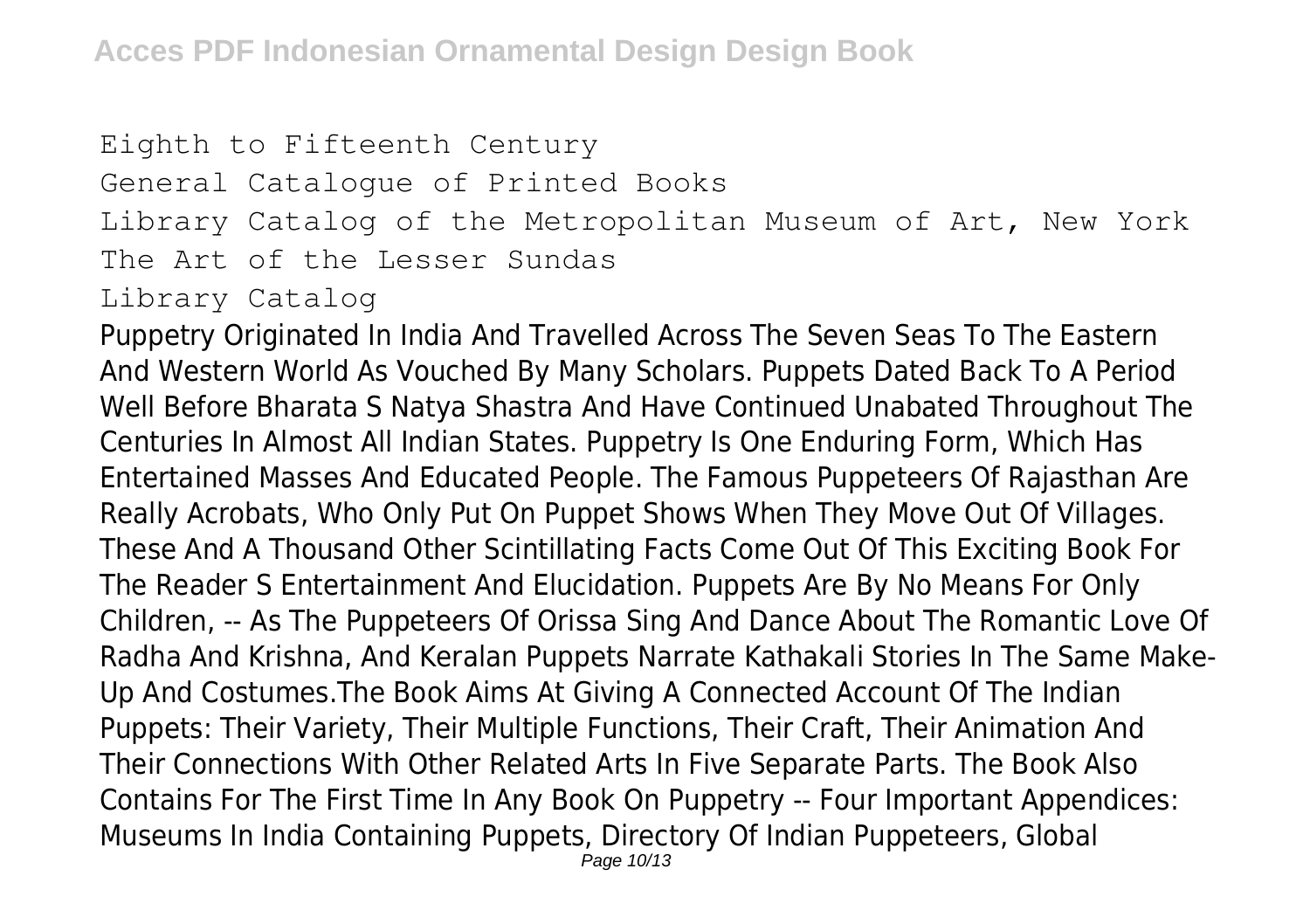Bibliography On Puppets And A Relevant Glossary. The World Of Indian Puppets Is Seen In Vivid Colours With Scores Of Coloured Photographs And Many Line-Drawings And Half-Tone Pictures --- In Their Many-Sided Splendour: Variety Of The Glove, Rod, String, Shadow, And Human Puppets And A Myriad Background Stories Of The Puppet-Masters And Their Imaginative Landscape Of Free Creativity.

Indonesia fosters many noteworthy architects who have amassed a remarkable collection of works. Tropical Houses showcases a compilation of house designs by an outstanding group of Indonesian architects. Highly illustrated and providing a wide scope in terms of design integrity, architectural sophistication and style, this book follows closely in the wake of its incredibly successful first volume, published in 2013, disclosing each architect's distinctive approach to the contemporary residential design realm. Featuring a wide range of design philosophies, projects are presented with full-colour photographs, visualising the detailed environment of every project and fully immersing the reader into every part of the house. Complete with detailed plans, sections, and elevation drawings, this book is an inspiring source for people in the architecture and design domains. AUTHOR: Imelda Akmal Architectural Writer Studio (IAAW Studio) is Indonesia's only writing studio that specialises in architecture and interior design. Founded by Imelda Akmal, an architect holding a Master's degree in architectural history and theory, Imelda is also a critic who dedicates herself to the production of architectural literature for both the general public and professional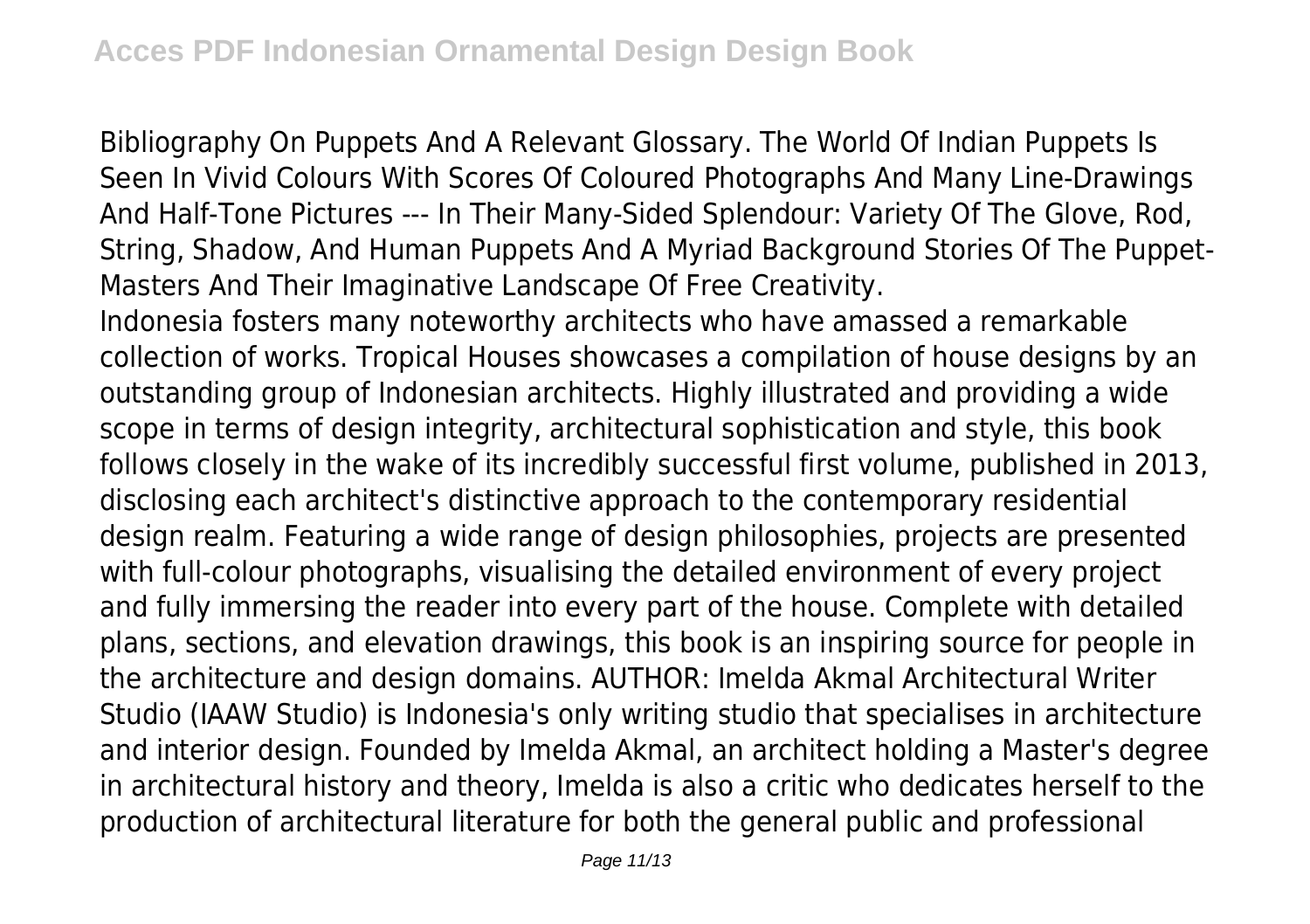designers.The studio oversees every process of book's composition, from the concept development stage, through to writing, styling, photography and layout designing, up to the printing process with the publisher. Since its conception in 2002, IAAW Studio has produced over 100 titles about architecture and interior design, ranging through journals, monographs to coffee-table books, and continues to make a firm commitment to introducing Indonesian design throughout the world. SELLING POINTS: \* A richly photographic display of inspiring designs for houses in tropical regions, by a great range of prolific Indonesian architects \* Featuring a blend of detailed plans, sections, and elevation 260 colour images Luzac's Oriental List and Book Review Tatanan Baru Rangkaian Janur Gaya Indonesia Supplement, 1951-1961 The British Library General Catalogue of Printed Books to 1975 Parts and Wholes Ornamental Design

"Janur merupakan materi pokok yang dipakai dalam buku ini. Daun kelapa yang masih muda dengan warna kuning muda keemasan ini hampir selalu dipakai oleh masyarakat Indonesia sebagai bagian dari ritual upacara adat maupun kegiatan harian. Bali, Jawa, dan sebagian Kalimantan adalah daerah yang paling banyak menggunakannya dalam upacara adat. Entik Dewabrata mengambil beberapa jenis elemen desain khas Bali, Jawa maupun Kalimantan sebagai contoh kreasi dalam buku ini. Dengan kreativitas sebagai wujud pengembangan desain, beberapa jenis elemen desain tersebut dapat diubah<br>Page 12/13